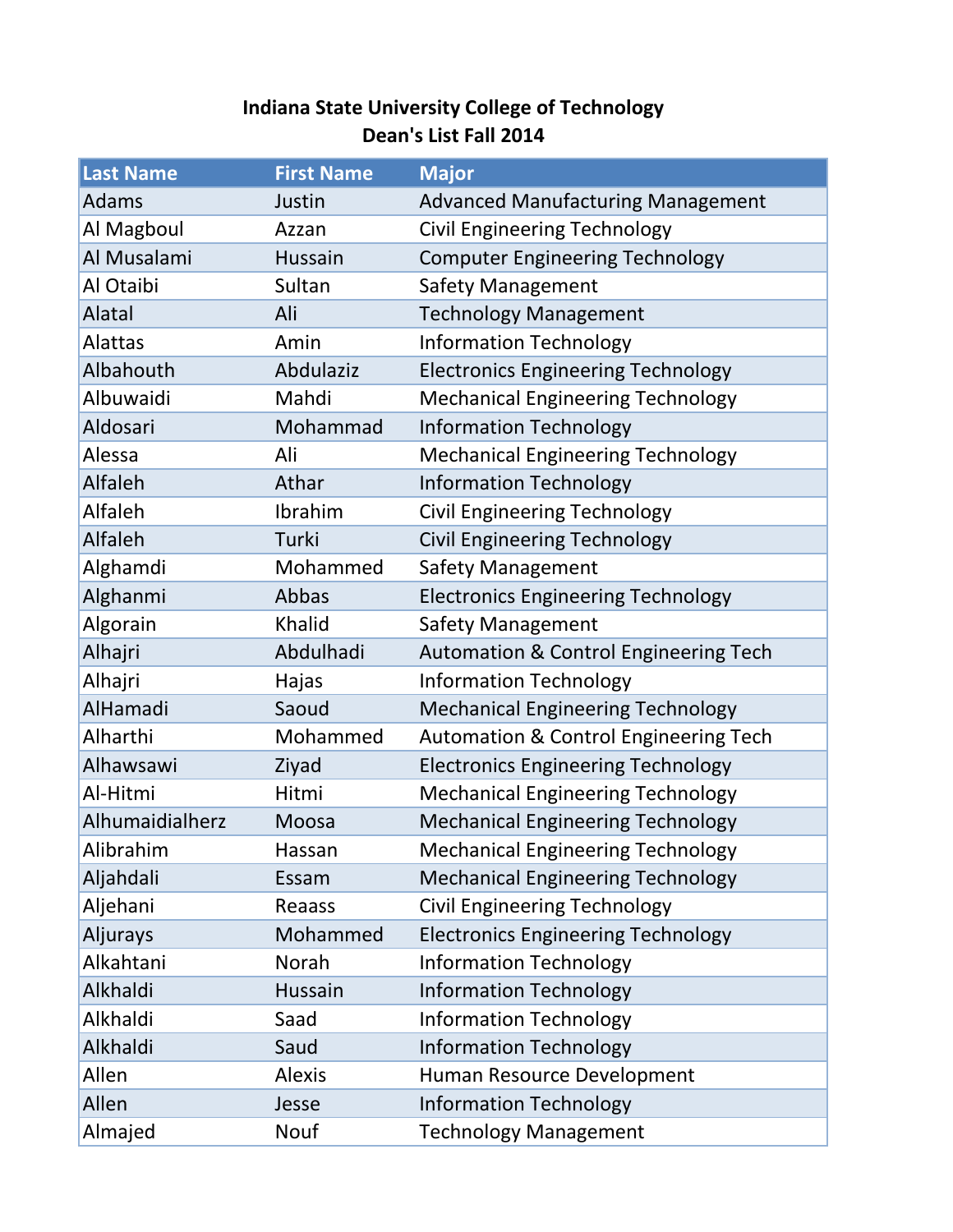| Almansour      | Rumah        | <b>Civil Engineering Technology</b>              |
|----------------|--------------|--------------------------------------------------|
| Almaqbul       | Mazen        | <b>Advanced Manufacturing Management</b>         |
| Almari         | Faisal       | <b>Safety Management</b>                         |
| Almarri        | Dhaidan      | <b>Mechanical Engineering Technology</b>         |
| Almuhaishi     | Mustafa      | <b>Computer Engineering Technology</b>           |
| Almuhamidh     | Abdulrahman  | <b>Mechanical Engineering Technology</b>         |
| Almuhanna      | Ali          | <b>Electronics Engineering Technology</b>        |
| Alnajrani      | Ali          | <b>Mechanical Engineering Technology</b>         |
| Alnakhlawi     | Ali          | <b>Mechanical Engineering Technology</b>         |
| <b>Alnasir</b> | Mohammed     | <b>Professional Aviation Flight Technology</b>   |
| <b>Alohali</b> | Abdullah     | <b>Automation &amp; Control Engineering Tech</b> |
| Alotaibi       | Faisal       | <b>Civil Engineering Technology</b>              |
| Alotaibi       | Majed        | <b>Aviation Management</b>                       |
| Alotaibi       | Muteb        | <b>Civil Engineering Technology</b>              |
| Alqahtani      | Awadh        | <b>Automation &amp; Control Engineering Tech</b> |
| Alqahtani      | Nasser       | <b>Electronics Engineering Technology</b>        |
| Alramah        | Omar         | <b>Mechanical Engineering Technology</b>         |
| Alrizq         | Bunayyan     | <b>Electronics Engineering Technology</b>        |
| Alsaadoun      | Zeyad        | <b>Civil Engineering Technology</b>              |
| Alsalhi        | Majed        | <b>Computer Engineering Technology</b>           |
| Alshehri       | Mohammed     | <b>Automation &amp; Control Engineering Tech</b> |
| Alsobaiai      | Falh         | <b>Electronics Engineering Technology</b>        |
| Altamimi       | Abdulaziz    | <b>Automation &amp; Control Engineering Tech</b> |
| Althuwaiqeb    | Abdullah     | <b>Mechanical Engineering Technology</b>         |
| Alturkistani   | Asma         | <b>Information Technology</b>                    |
| Alyami         | Saleh        | Automation & Control Engineering Tech            |
| Alyami         | Turki        | <b>Electronics Engineering Technology</b>        |
| Ames           | Scot         | <b>Professional Aviation Flight Technology</b>   |
| Anderson       | <b>Riley</b> | <b>Interior Design</b>                           |
| Anthony        | Charlie      | <b>Mechanical Engineering Technology</b>         |
| Arnold         | EII          | <b>Computer Engineering Technology</b>           |
| Ash            | Lacey        | Human Resource Development                       |
| Ashley         | <b>Tyler</b> | <b>Automation &amp; Control Engineering Tech</b> |
| Auer           | Jalen        | <b>Aviation Management</b>                       |
| Axe            | Joshua       | <b>Information Technology</b>                    |
| Baghlaf        | Hassan       | <b>Electronics Engineering Technology</b>        |
| <b>Bailey</b>  | <b>Brian</b> | <b>Computer Engineering Technology</b>           |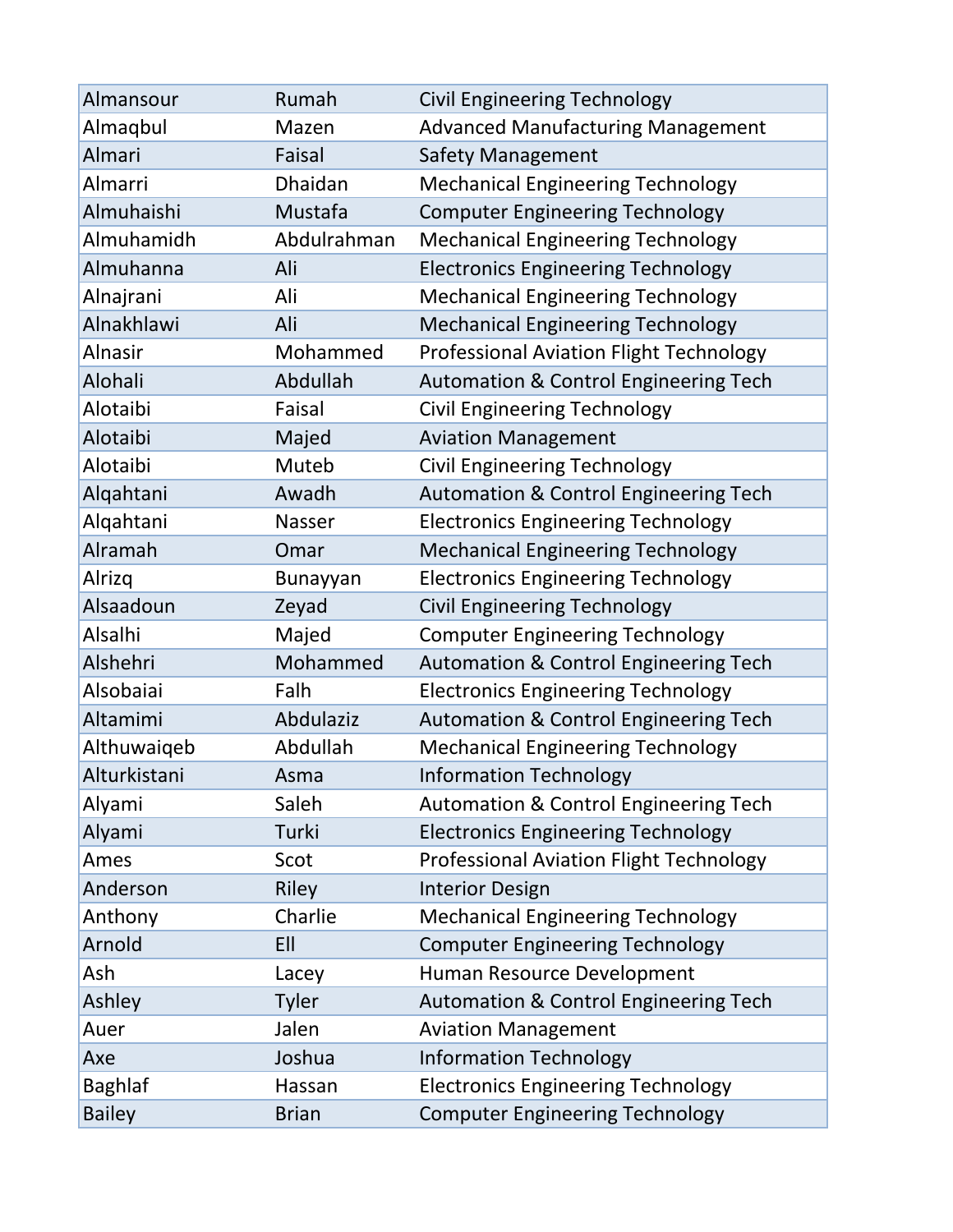| <b>Banister</b>  | Austin         | <b>Aviation Management</b>                     |
|------------------|----------------|------------------------------------------------|
| <b>Bannon</b>    | Jarred         | <b>Civil Engineering Technology</b>            |
| <b>Baumgart</b>  | Benjamin       | <b>Computer Engineering Technology</b>         |
| <b>Beaver</b>    | <b>Derek</b>   | <b>Aviation Management</b>                     |
| <b>Beckley</b>   | Jarred         | <b>Mechanical Engineering Technology</b>       |
| <b>Beckwith</b>  | Seth           | <b>Mechanical Engineering Technology</b>       |
| <b>Belhumeur</b> | <b>Bernard</b> | <b>Electronics Engineering Technology</b>      |
| <b>Bitzel</b>    | Shawn          | <b>Information Technology</b>                  |
| Blankenship      | Zachary        | <b>Aviation Management</b>                     |
| <b>Bobek</b>     | Steven         | <b>Mechanical Engineering Technology</b>       |
| <b>Bordner</b>   | Kayleigh       | <b>Professional Aviation Flight Technology</b> |
| <b>Borkowski</b> | Daniel         | Safety Management                              |
| <b>Brendle</b>   | Adam           | <b>Aviation Management</b>                     |
| <b>Brown</b>     | Kenneth        | <b>Computer Engineering Technology</b>         |
| <b>Brunofsky</b> | Justin         | <b>Professional Aviation Flight Technology</b> |
| <b>Bryant</b>    | Aaron          | <b>Mechanical Engineering Technology</b>       |
| <b>Bryant</b>    | Asha           | <b>Textiles, Apparel &amp; Merchandising</b>   |
| <b>Bryant</b>    | Dustin         | <b>Mechanical Engineering Technology</b>       |
| <b>Buhlaigah</b> | Ayad           | <b>Mechanical Engineering Technology</b>       |
| <b>Bukhary</b>   | Zain           | <b>Electronics Engineering Technology</b>      |
| <b>Bunnell</b>   | Nathan         | <b>Mechanical Engineering Technology</b>       |
| <b>Burd</b>      | Michael        | <b>Information Technology</b>                  |
| <b>Burton</b>    | Brooklyn       | Human Resource Development                     |
| Cain             | Caleb          | <b>Mechanical Engineering Technology</b>       |
| Campbell         | Jack           | Safety Management                              |
| Carl             | Steven         | <b>Professional Aviation Flight Technology</b> |
| Carpenter        | Christopher    | <b>Professional Aviation Flight Technology</b> |
| Caudle           | <b>Brent</b>   | <b>Mechanical Engineering Technology</b>       |
| Cauley           | Gary           | <b>Aviation Management</b>                     |
| Cherry           | Miriah         | <b>Safety Management</b>                       |
| Chestnut         | Ryan           | <b>Electronics Engineering Technology</b>      |
| Chihara          | Alexander      | <b>Information Technology</b>                  |
| Chiles           | Cameron        | <b>Professional Aviation Flight Technology</b> |
| Clark            | Caleb          | <b>Professional Aviation Flight Technology</b> |
| Cleghorn         | Kenneth        | <b>Information Technology</b>                  |
| Clements         | Christopher    | <b>Construction Management</b>                 |
| Clendenen        | Adam           | <b>Computer Engineering Technology</b>         |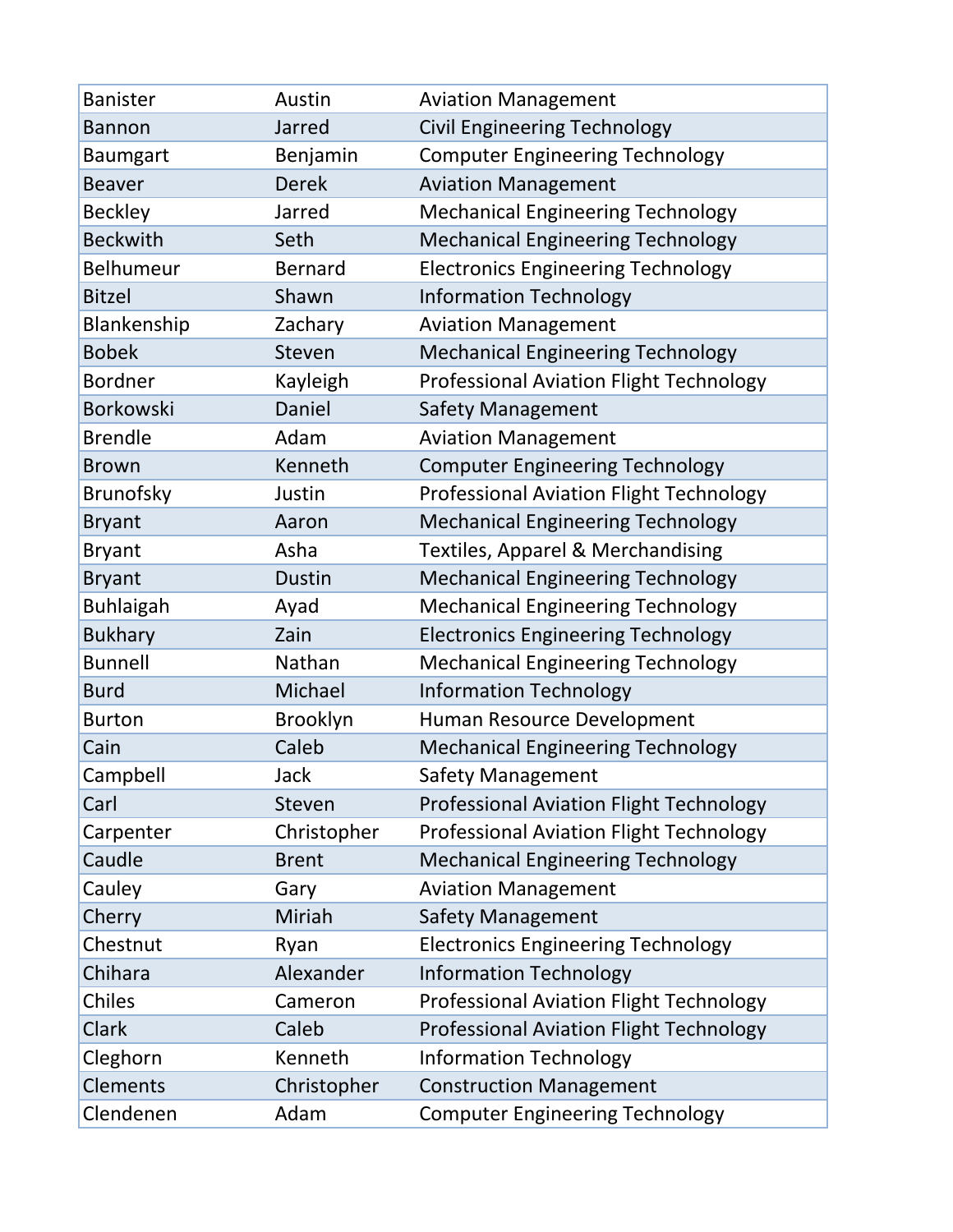| Coe             | Jacob           | <b>Mechanical Engineering Technology</b>       |
|-----------------|-----------------|------------------------------------------------|
| Coffman         | Amanda          | <b>Interior Design</b>                         |
| Collenbaugh     | Aaron           | <b>Mechanical Engineering Technology</b>       |
| Collier         | Mitchell        | <b>Information Technology</b>                  |
| Conners         | James           | <b>Computer Engineering Technology</b>         |
| Cox             | Cassandra       | <b>Construction Management</b>                 |
| Cox             | Darren          | <b>Electronics Engineering Technology</b>      |
| Cox             | Kate            | <b>Packaging Engineering Technology</b>        |
| Crocker         | Jeremy          | <b>Construction Management</b>                 |
| Daiker          | Katherine       | <b>Information Technology</b>                  |
| Danko           | <b>Brittany</b> | <b>Professional Aviation Flight Technology</b> |
| Danner          | Dean            | <b>Professional Aviation Flight Technology</b> |
| Deady           | Logan           | <b>Automotive Engineering Technology</b>       |
| Decker          | <b>Trey</b>     | <b>Information Technology</b>                  |
| <b>Divine</b>   | Carter          | <b>Safety Management</b>                       |
| Dover           | Chase           | <b>Information Technology</b>                  |
| Downing         | Benjamin        | <b>Computer Engineering Technology</b>         |
| Draughon        | Alec            | <b>Electronics Engineering Technology</b>      |
| <b>Drexler</b>  | Tanner          | <b>Aviation Management</b>                     |
| <b>DuBois</b>   | Kelsey          | <b>Interior Design</b>                         |
| Dulworth        | Ryan            | Packaging Engineering Technology               |
| Edwards         | <b>Desiree</b>  | Human Resource Development                     |
| Edwards         | Jordan          | <b>Mechanical Engineering Technology</b>       |
| Ehrlich         | Dayton          | Safety Management                              |
| <b>Ellshoff</b> | Cody            | <b>Mechanical Engineering Technology</b>       |
| Endris          | Zebendon        | <b>Professional Aviation Flight Technology</b> |
| Ervin           | <b>Nicole</b>   | <b>Professional Aviation Flight Technology</b> |
| Evans           | <b>Brandon</b>  | Professional Aviation Flight Technology        |
| Evans           | Dalton          | <b>Mechanical Engineering Technology</b>       |
| Evans           | Taylor          | <b>Aviation Management</b>                     |
| Ferree          | Alan            | <b>Computer Engineering Technology</b>         |
| Flippo          | <b>Taylor</b>   | <b>Automotive Engineering Technology</b>       |
| Fox             | Shelby          | Textiles, Apparel & Merchandising              |
| Frye            | Alex            | Professional Aviation Flight Technology        |
| Gaskey          | Erik            | <b>Computer Engineering Technology</b>         |
| Gast            | Charles         | <b>Automotive Engineering Technology</b>       |
| Gibson          | <b>Marcus</b>   | <b>Professional Aviation Flight Technology</b> |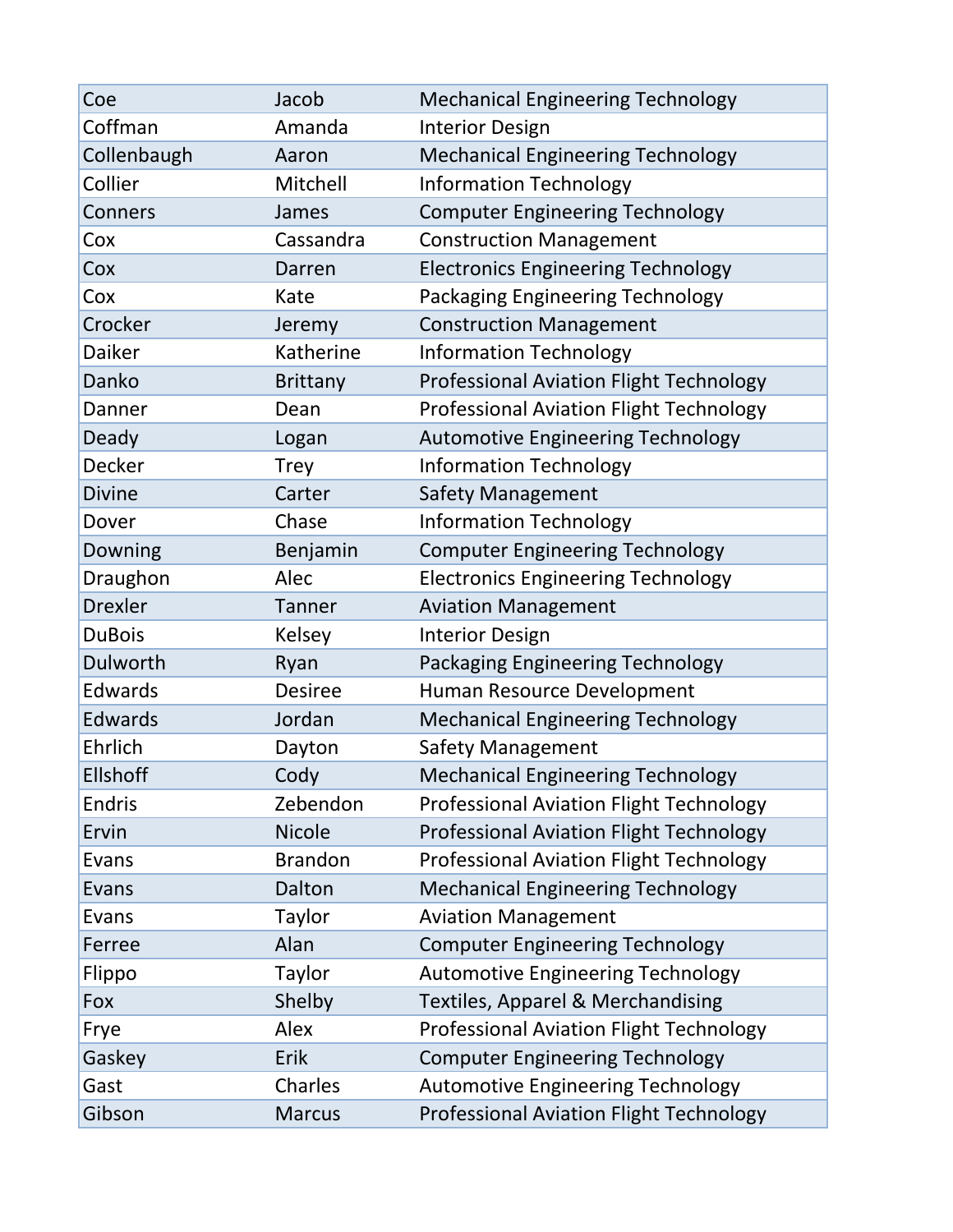| Gillespie        | Holly           | Technology, B.A.S.                               |
|------------------|-----------------|--------------------------------------------------|
| Gillespie        | Jakobi          | <b>Construction Management</b>                   |
| Giocolo          | Michael         | <b>Civil Engineering Technology</b>              |
| Goelz            | Matthew         | <b>Mechanical Engineering Technology</b>         |
| Goffinet         | Sydney          | <b>Professional Aviation Flight Technology</b>   |
| Gohn             | Rance           | <b>Professional Aviation Flight Technology</b>   |
| Goke             | Aaron           | <b>Aviation Management</b>                       |
| Goodrum-Mitchell | Heavenly        | <b>Computer Engineering Technology</b>           |
| Grady            | Jeffrey         | <b>Automation &amp; Control Engineering Tech</b> |
| Grass            | Jacob           | <b>Mechanical Engineering Technology</b>         |
| Grass            | Jesse           | <b>Construction Management</b>                   |
| Griffin          | Levi            | <b>Aviation Management</b>                       |
| Hakami           | Mohammed        | <b>Safety Management</b>                         |
| Halawani         | Seraj           | <b>Electronics Engineering Technology</b>        |
| Hall             | Zachary         | <b>Professional Aviation Flight Technology</b>   |
| Hallett          | <b>Braden</b>   | <b>Information Technology</b>                    |
| Hampton          | Tomiko          | Human Resource Development                       |
| Hand             | Schuyler        | <b>Construction Management</b>                   |
| Hannah           | Tyler           | <b>Aviation Management</b>                       |
| Hardy            | Jah'Shar        | <b>Textiles, Apparel &amp; Merchandising</b>     |
| Harper           | Kemp            | Interior Architecture Design                     |
| Harrison         | Courtney        | <b>Interior Design</b>                           |
| Haugh            | Faith           | <b>Textiles, Apparel &amp; Merchandising</b>     |
| Hayslett         | Kyle            | <b>Mechanical Engineering Technology</b>         |
| Hazelwood        | Ryan            | Automation & Control Engineering Tech            |
| Henderson        | Agnes           | Human Resource Development                       |
| Henriquez        | Oscar           | <b>Computer Engineering Technology</b>           |
| <b>Herrick</b>   | <b>Derek</b>    | Technology&Engineering Educ                      |
| Hetherington     | <b>Nicholas</b> | <b>Mechanical Engineering Technology</b>         |
| Hickey           | Mariah          | <b>Safety Management</b>                         |
| Hill             | Margaret        | Packaging Engineering Technology                 |
| Hilton           | Seth            | <b>Mechanical Engineering Technology</b>         |
| Hodge            | Adam            | <b>Information Technology</b>                    |
| Hoff             | Adam            | <b>Aviation Management</b>                       |
| Holland          | <b>Trey</b>     | <b>Information Technology</b>                    |
| Hollifield       | Luke            | <b>Computer Engineering Technology</b>           |
| Hood             | Joshua          | Human Resource Development                       |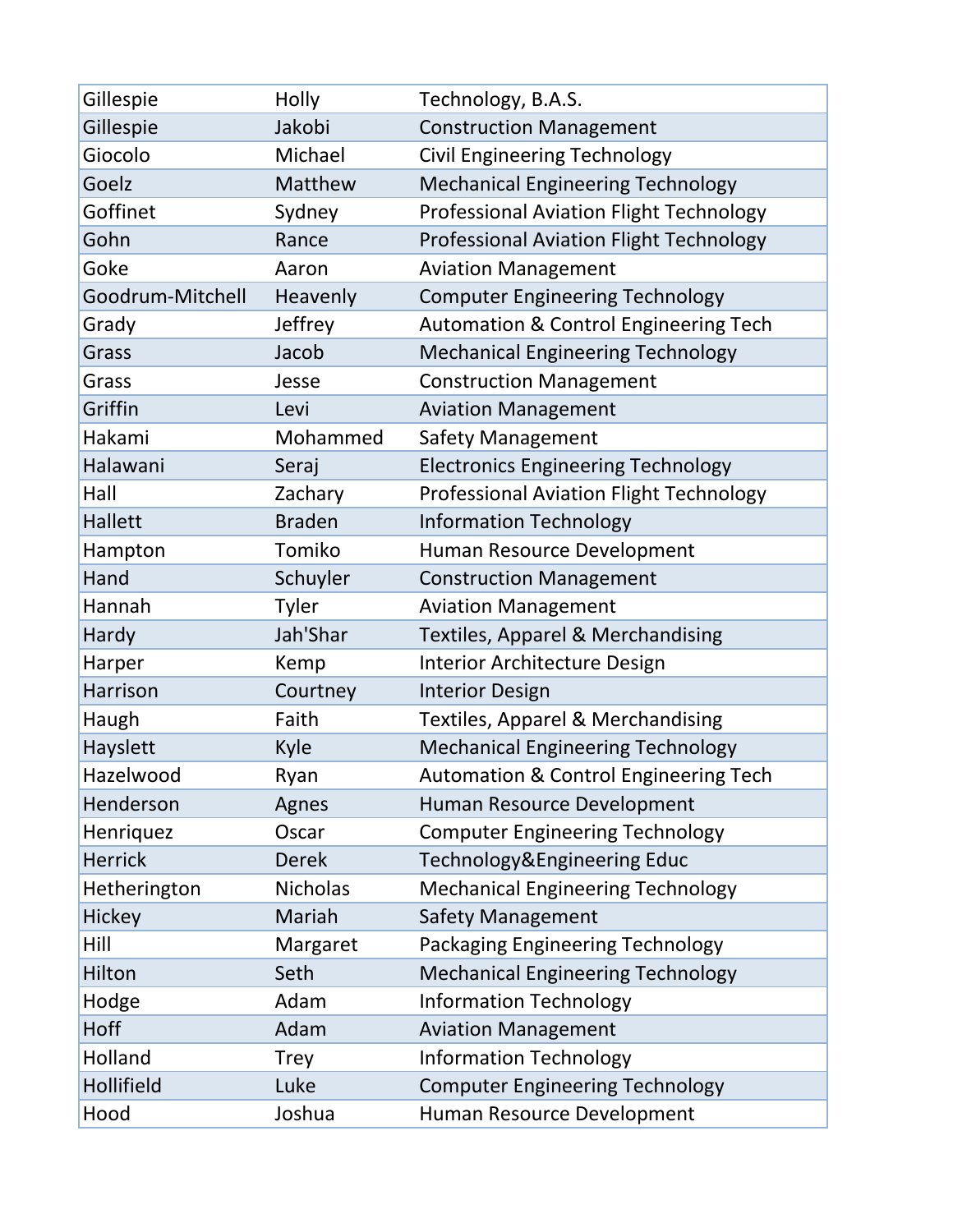| Howe           | Tyler           | <b>Information Technology</b>                  |
|----------------|-----------------|------------------------------------------------|
| Hudson         | Taylor          | <b>Professional Aviation Flight Technology</b> |
| <b>Hughes</b>  | John            | <b>Mechanical Engineering Technology</b>       |
| Hyde           | Nathaniel       | <b>Aviation Management</b>                     |
| Ingram         | James           | <b>Electronics Engineering Technology</b>      |
| Ingram         | Zachary         | <b>Computer Engineering Technology</b>         |
| James          | Eric            | <b>Information Technology</b>                  |
| Jarrett        | Alyssa          | <b>Aviation Management</b>                     |
| Jauch          | Robert          | <b>Aviation Management</b>                     |
| Johnson        | Dior            | Human Resource Development                     |
| Johnston       | Aaron           | <b>Electronics Engineering Technology</b>      |
| Jones          | Joyanne         | <b>Mechanical Engineering Technology</b>       |
| Jones          | Zachary         | <b>Professional Aviation Flight Technology</b> |
| Julius         | Allison         | Human Resource Development                     |
| Kai            | April           | <b>Information Technology</b>                  |
| Kaiser         | Koye            | <b>Civil Engineering Technology</b>            |
| Kaptur         | Timothy         | <b>Aviation Management</b>                     |
| Kauffman       | Leah            | <b>Aviation Management</b>                     |
| <b>Kays</b>    | Jason           | <b>Electronics Engineering Technology</b>      |
| Keil           | Tristian        | Interior Architecture Design                   |
| <b>Kelley</b>  | Sara            | Human Resource Development                     |
| Kelsaw         | Keenan          | <b>Information Technology</b>                  |
| Ketcham        | Cassandra       | <b>Professional Aviation Flight Technology</b> |
| Kim            | Joo Yeon        | Packaging Engineering Technology               |
| Kimble         | William         | <b>Electronics Engineering Technology</b>      |
| Kimmel         | Samuel          | <b>Mechanical Engineering Technology</b>       |
| <b>King</b>    | Cody            | <b>Information Technology</b>                  |
| <b>Kissel</b>  | David           | <b>Professional Aviation Flight Technology</b> |
| <b>Kolarik</b> | <b>Nicholas</b> | <b>Information Technology</b>                  |
| <b>Kreigh</b>  | Lauren          | Textiles, Apparel & Merchandising              |
| <b>Kreps</b>   | Stephanie       | <b>Interior Design</b>                         |
| <b>Kruer</b>   | Michael         | <b>Professional Aviation Flight Technology</b> |
| Kyle           | Allison         | <b>Computer Engineering Technology</b>         |
| Lee            | Junyoung        | <b>Aviation Management</b>                     |
| Leslie         | Sarah           | Human Resource Development                     |
| Leu            | Emma            | Human Resource Development                     |
| Lewis          | Zachary         | <b>Professional Aviation Flight Technology</b> |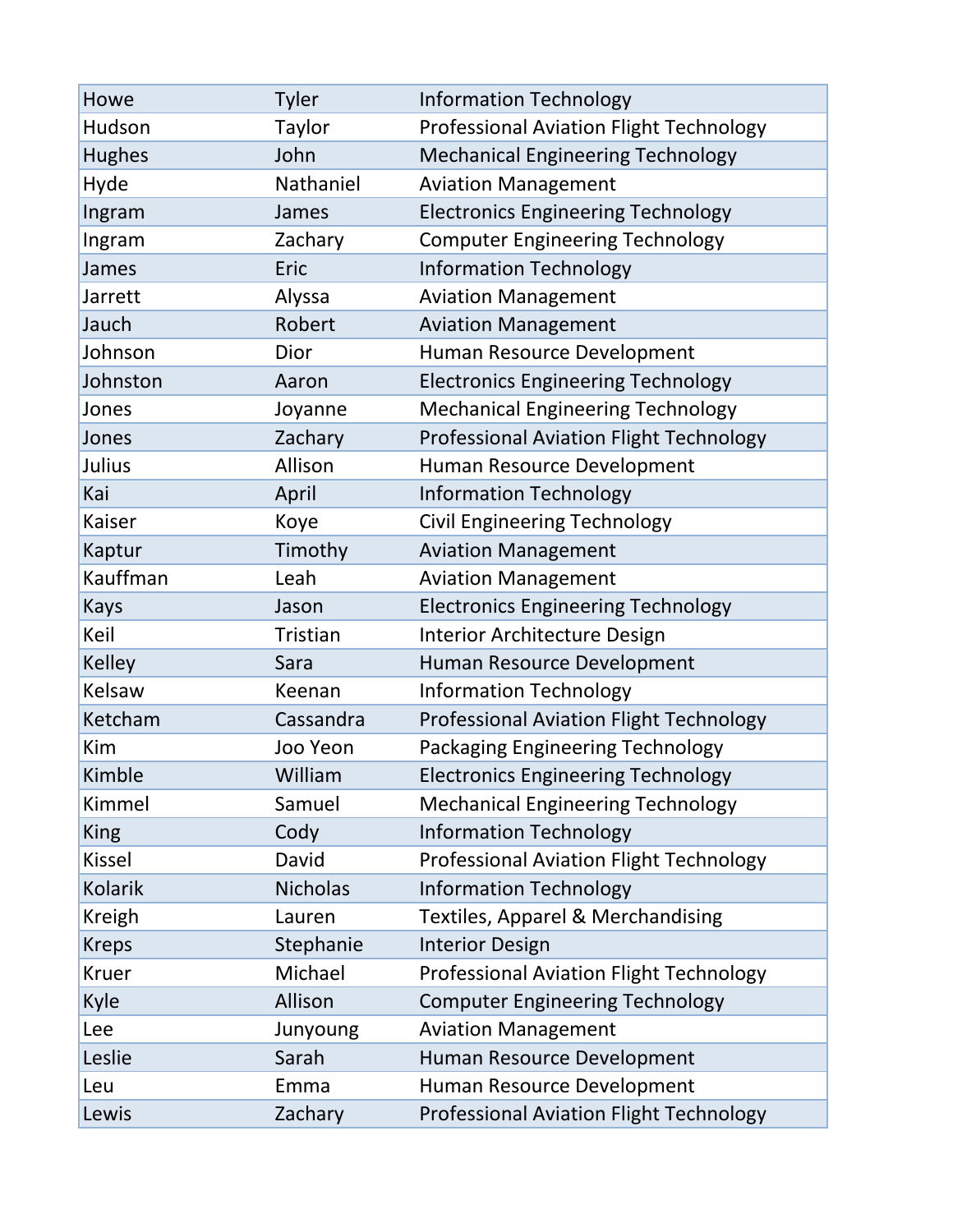| Lopez             | Jonathan       | <b>Construction Management</b>                   |
|-------------------|----------------|--------------------------------------------------|
| Louden            | Lucas          | <b>Professional Aviation Flight Technology</b>   |
| Magrum            | Joel           | <b>Aviation Management</b>                       |
| <b>Malone</b>     | Michael        | <b>Aviation Management</b>                       |
| Malooley          | Eli            | <b>Information Technology</b>                    |
| <b>Manke</b>      | Carson         | <b>Packaging Engineering Technology</b>          |
| Marshall          | Jason          | <b>Aviation Management</b>                       |
| <b>Martiszus</b>  | Andrew         | <b>Construction Management</b>                   |
| Masoud            | Ghufran        | <b>Information Technology</b>                    |
| Matherly          | Austin         | <b>Mechanical Engineering Technology</b>         |
| <b>McAllister</b> | Ryan           | <b>Automation &amp; Control Engineering Tech</b> |
| <b>McCann</b>     | <b>Kevin</b>   | <b>Information Technology</b>                    |
| McClinton         | <b>Kristin</b> | <b>Computer Engineering Technology</b>           |
| McGlothlin        | Laura          | Human Resource Development                       |
| McKee             | Clinton        | <b>Construction Management</b>                   |
| McKnight          | Patrice        | <b>Adult &amp; Career Education</b>              |
| McNabb            | Sean           | <b>Information Technology</b>                    |
| Meschen           | <b>Niles</b>   | Packaging Engineering Technology                 |
| Meschen           | Riley          | <b>Engineering Technology</b>                    |
| <b>Messmer</b>    | Luke           | <b>Mechanical Engineering Technology</b>         |
| Middleton         | Steven         | <b>Aviation Management</b>                       |
| <b>Mikles</b>     | Logan          | <b>Construction Management</b>                   |
| Miller            | Ari            | <b>Construction Management</b>                   |
| <b>Mills</b>      | Daniel         | <b>Safety Management</b>                         |
| Mills             | Jacob          | <b>Computer Engineering Technology</b>           |
| Modesitt          | Garrett        | Packaging Engineering Technology                 |
| Modlin            | Jacob          | <b>Professional Aviation Flight Technology</b>   |
| Mohamed           | Deena          | <b>Professional Aviation Flight Technology</b>   |
| Mondy             | Stephen        | <b>Mechanical Engineering Technology</b>         |
| Monroe            | Mitchell       | <b>Aviation Management</b>                       |
| Montel            | Austin         | <b>Automation &amp; Control Engineering Tech</b> |
| Moore             | Kyle           | Packaging Engineering Technology                 |
| Morin             | Jordan         | <b>Safety Management</b>                         |
| <b>Morris</b>     | <b>Bradley</b> | Human Resource Development                       |
| <b>Morris</b>     | Justin         | <b>Aviation Management</b>                       |
| <b>Mosier</b>     | Alisha         | <b>Adult &amp; Career Education</b>              |
| Mun               | Seong Jun      | <b>Professional Aviation Flight Technology</b>   |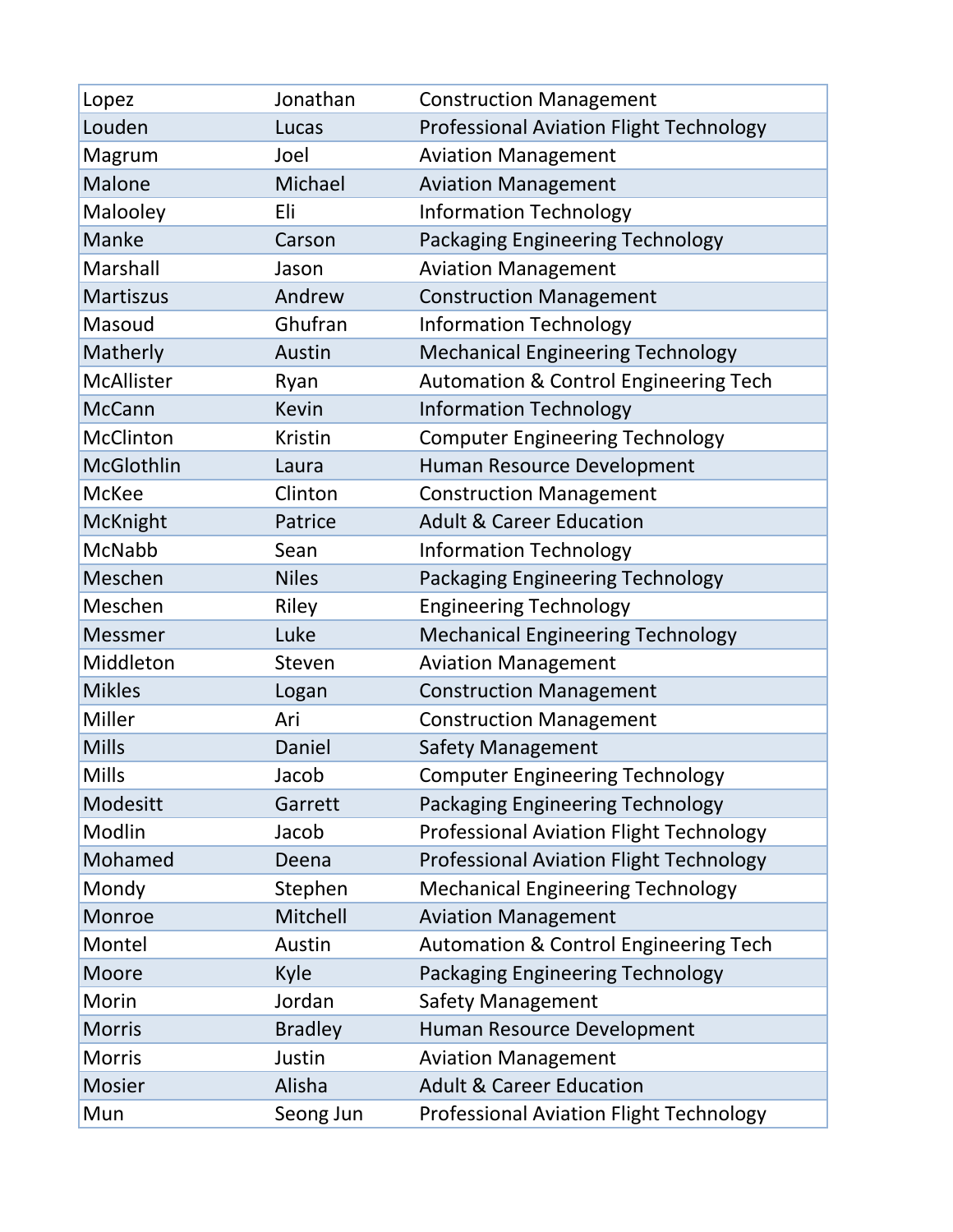| <b>Munro</b>  | Timothy         | <b>Mechanical Engineering Technology</b>         |
|---------------|-----------------|--------------------------------------------------|
| <b>Myers</b>  | James           | <b>Computer Engineering Technology</b>           |
| Nail          | Christopher     | <b>Construction Management</b>                   |
| Namgung       | Innjae          | <b>Mechanical Engineering Technology</b>         |
| Napier        | Kyleigh         | Human Resource Development                       |
| Nepote        | Domenic         | <b>Automation &amp; Control Engineering Tech</b> |
| Newberry      | Dana            | <b>Adult &amp; Career Education</b>              |
| <b>Niese</b>  | Grant           | <b>Mechanical Engineering Technology</b>         |
| Ninalowo      | Kazeem          | <b>Computer Engineering Technology</b>           |
| Nixon         | <b>Trey</b>     | <b>Mechanical Engineering Technology</b>         |
| Nobbe         | Elizabeth       | Textiles, Apparel & Merchandising                |
| <b>Noel</b>   | Chelsea         | <b>Professional Aviation Flight Technology</b>   |
| Nolan         | Crystal         | <b>Adult &amp; Career Education</b>              |
| <b>Noth</b>   | Scott           | <b>Aviation Management</b>                       |
| <b>Nussar</b> | Youstina        | <b>Civil Engineering Technology</b>              |
| Nywening      | Adam            | <b>Aviation Management</b>                       |
| Officer       | James           | <b>Construction Management</b>                   |
| Orf           | Madeline        | Packaging Engineering Technology                 |
| O'Rourke      | Sarah           | Human Resource Development                       |
| Osude         | Arinze          | <b>Automation &amp; Control Engineering Tech</b> |
| Palmerton     | Ryan            | <b>Mechanical Engineering Technology</b>         |
| Parrish       | <b>Brett</b>    | <b>Professional Aviation Flight Technology</b>   |
| Parry         | <b>Danielle</b> | <b>Construction Management</b>                   |
| Patterson     | John            | <b>Construction Management</b>                   |
| Patz          | Ryan            | <b>Electronics Engineering Technology</b>        |
| Payne         | Zachary         | <b>Mechanical Engineering Technology</b>         |
| Peck          | Adam            | <b>Technology Management</b>                     |
| Pegues        | Jamal           | <b>Engineering Technology</b>                    |
| Perry         | Logan           | <b>Information Technology</b>                    |
| Peterson      | Garrett         | <b>Mechanical Engineering Technology</b>         |
| Plank         | Alexander       | <b>Mechanical Engineering Technology</b>         |
| Ponder        | <b>Brandi</b>   | <b>Safety Management</b>                         |
| Porter        | <b>Tamara</b>   | <b>Information Technology</b>                    |
| Pringle       | Reed            | <b>Aviation Management</b>                       |
| Quick         | Allison         | <b>Textiles, Apparel &amp; Merchandising</b>     |
| Raypholtz     | Conor           | <b>Computer Engineering Technology</b>           |
| Reckerd       | <b>Mallory</b>  | <b>Aviation Management</b>                       |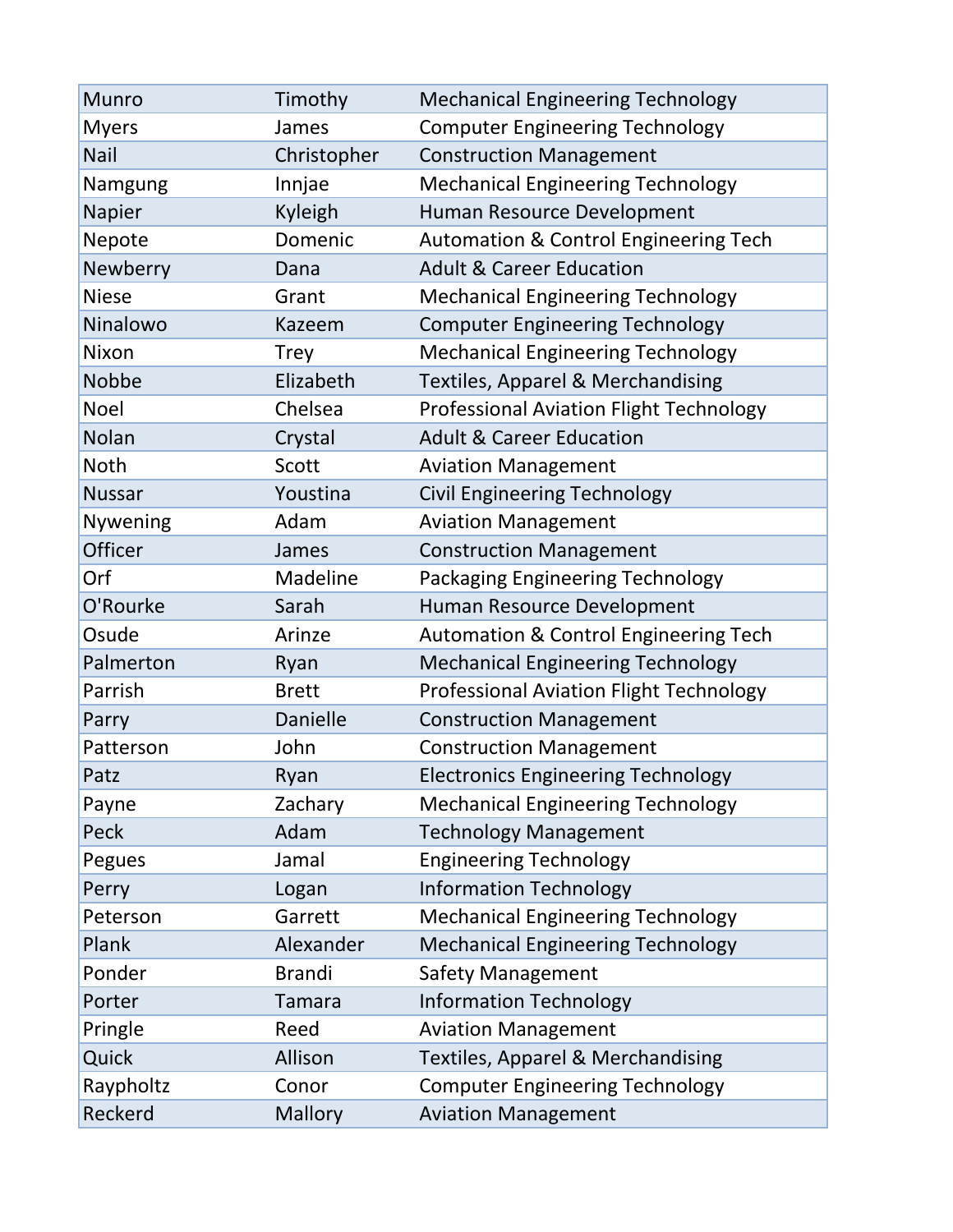| Reifsteck        | Devin          | <b>Professional Aviation Flight Technology</b>   |
|------------------|----------------|--------------------------------------------------|
| <b>Rhodus</b>    | Allen          | <b>Aviation Management</b>                       |
| Ridley           | Rassan         | <b>Textiles, Apparel &amp; Merchandising</b>     |
| Ringer           | <b>Keith</b>   | <b>Information Technology</b>                    |
| Ripperger        | Samantha       | <b>Textiles, Apparel &amp; Merchandising</b>     |
| Robinaugh        | Erika          | Textiles, Apparel & Merchandising                |
| Robinaugh        | Haley          | <b>Interior Design</b>                           |
| Robinson         | Caleb          | <b>Mechanical Engineering Technology</b>         |
| <b>Rollins</b>   | <b>Travis</b>  | <b>Electronics Engineering Technology</b>        |
| <b>Russell</b>   | <b>Billy</b>   | <b>Computer Engineering Technology</b>           |
| Russell          | Robert         | <b>Information Technology</b>                    |
| <b>Russell</b>   | Wesley         | <b>Aviation Management</b>                       |
| Salinetro        | Adam           | <b>Mechanical Engineering Technology</b>         |
| <b>Schelling</b> | <b>Mark</b>    | <b>Professional Aviation Flight Technology</b>   |
| Schenewerk       | Andrew         | <b>Mechanical Engineering Technology</b>         |
| Schlomer         | <b>Drake</b>   | <b>Mechanical Engineering Technology</b>         |
| Schunk           | Josiah         | <b>Automation &amp; Control Engineering Tech</b> |
| Schwent          | Kaitlin        | Interior Architecture Design                     |
| Seibert          | Jacob          | <b>Mechanical Engineering Technology</b>         |
| Settle           | Heath          | <b>Electronics Engineering Technology</b>        |
| Shaul            | <b>Blake</b>   | <b>Aviation Management</b>                       |
| Shaw             | Cody           | <b>Automation &amp; Control Engineering Tech</b> |
| Shipman          | <b>Tanner</b>  | <b>Professional Aviation Flight Technology</b>   |
| <b>Sinders</b>   | Sean           | <b>Computer Engineering Technology</b>           |
| Slade            | William        | Human Resource Development                       |
| Slonaker         | William        | <b>Adult &amp; Career Education</b>              |
| Smith            | Andrew         | <b>Construction Management</b>                   |
| Smith            | Dakota         | <b>Mechanical Engineering Technology</b>         |
| Spear            | Gary           | <b>Adult &amp; Career Education</b>              |
| Spencer          | <b>Tristin</b> | <b>Professional Aviation Flight Technology</b>   |
| Spurgeon         | Jacob          | <b>Information Technology</b>                    |
| <b>Steele</b>    | <b>Derek</b>   | <b>Mechanical Engineering Technology</b>         |
| Stone            | Christopher    | <b>Professional Aviation Flight Technology</b>   |
| <b>Strange</b>   | Dylan          | <b>Electronics Engineering Technology</b>        |
| <b>Strole</b>    | Ryan           | <b>Aviation Management</b>                       |
| Sultan           | Mohammed       | <b>Information Technology</b>                    |
| Swan             | <b>Bryan</b>   | <b>Construction Management</b>                   |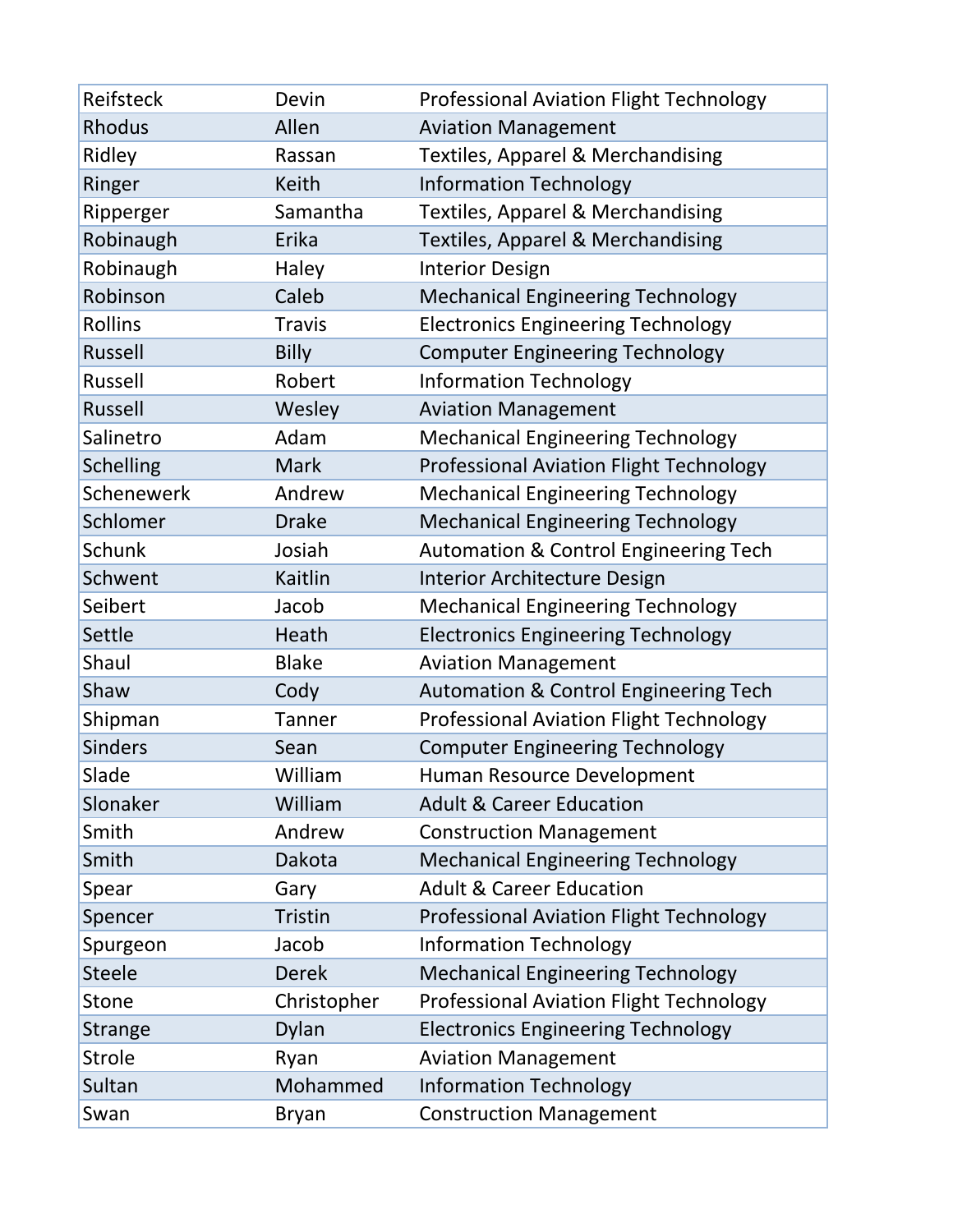| Swift           | William         | <b>Technology Non-Designated</b>                 |
|-----------------|-----------------|--------------------------------------------------|
| Tarr            | Zachary         | <b>Information Technology</b>                    |
| <b>Taylor</b>   | Gregory         | <b>Construction Management</b>                   |
| Theriault       | Holden          | <b>Information Technology</b>                    |
| <b>Thomas</b>   | Matthew         | <b>Aviation Management</b>                       |
| Thompson        | Steven          | <b>Mechanical Engineering Technology</b>         |
| Thompson        | Deanna          | <b>Adult &amp; Career Education</b>              |
| Timmerman       | Seth            | <b>Professional Aviation Flight Technology</b>   |
| Tobiqi          | Anas            | <b>Computer Engineering Technology</b>           |
| Todd            | Jacob           | <b>Mechanical Engineering Technology</b>         |
| <b>Trexler</b>  | <b>Nicholas</b> | <b>Electronics Engineering Technology</b>        |
| Velazquez       | Andres          | <b>Mechanical Engineering Technology</b>         |
| Vire            | Jeremy          | <b>Adult &amp; Career Education</b>              |
| Vuppala         | Ketan Reddy     | <b>Mechanical Engineering Technology</b>         |
| Walker          | <b>Brianna</b>  | Human Resource Development                       |
| Wallace         | Christopher     | <b>Automation &amp; Control Engineering Tech</b> |
| Walsh           | Aaron           | <b>Professional Aviation Flight Technology</b>   |
| Watson          | Mark            | <b>Mechanical Engineering Technology</b>         |
| Webster         | Ryan            | <b>Electronics Engineering Technology</b>        |
| Wehmiller       | <b>Brett</b>    | <b>Information Technology</b>                    |
| Wesley          | Aaron           | <b>Information Technology</b>                    |
| West            | Mark            | <b>Mechanical Engineering Technology</b>         |
| White           | Shawn           | <b>Construction Management</b>                   |
| Wickware-Kelly  | Domonique       | <b>Information Technology</b>                    |
| Wilkerson       | <b>Marissa</b>  | <b>Interior Design</b>                           |
| Williams        | Mark            | <b>Safety Management</b>                         |
| <b>Williams</b> | Zachary         | <b>Computer Engineering Technology</b>           |
| Willocks        | Hannah          | Human Resource Development                       |
| Wonders         | Shelby          | Human Resource Development                       |
| Woolwine        | Jill            | Human Resource Development                       |
| Wozniak         | Alyssa          | <b>Mechanical Engineering Technology</b>         |
| Wright          | Mariah          | <b>Construction Management</b>                   |
| Wright          | Nathaniel       | <b>Aviation Management</b>                       |
| Wyman-Young     | Kasey           | <b>Aviation Management</b>                       |
| Yeater          | Heather         | <b>Aviation Management</b>                       |
| Yocom           | Ashlyn          | <b>Technology Management</b>                     |
| York            | Karson          | Professional Aviation Flight Technology          |